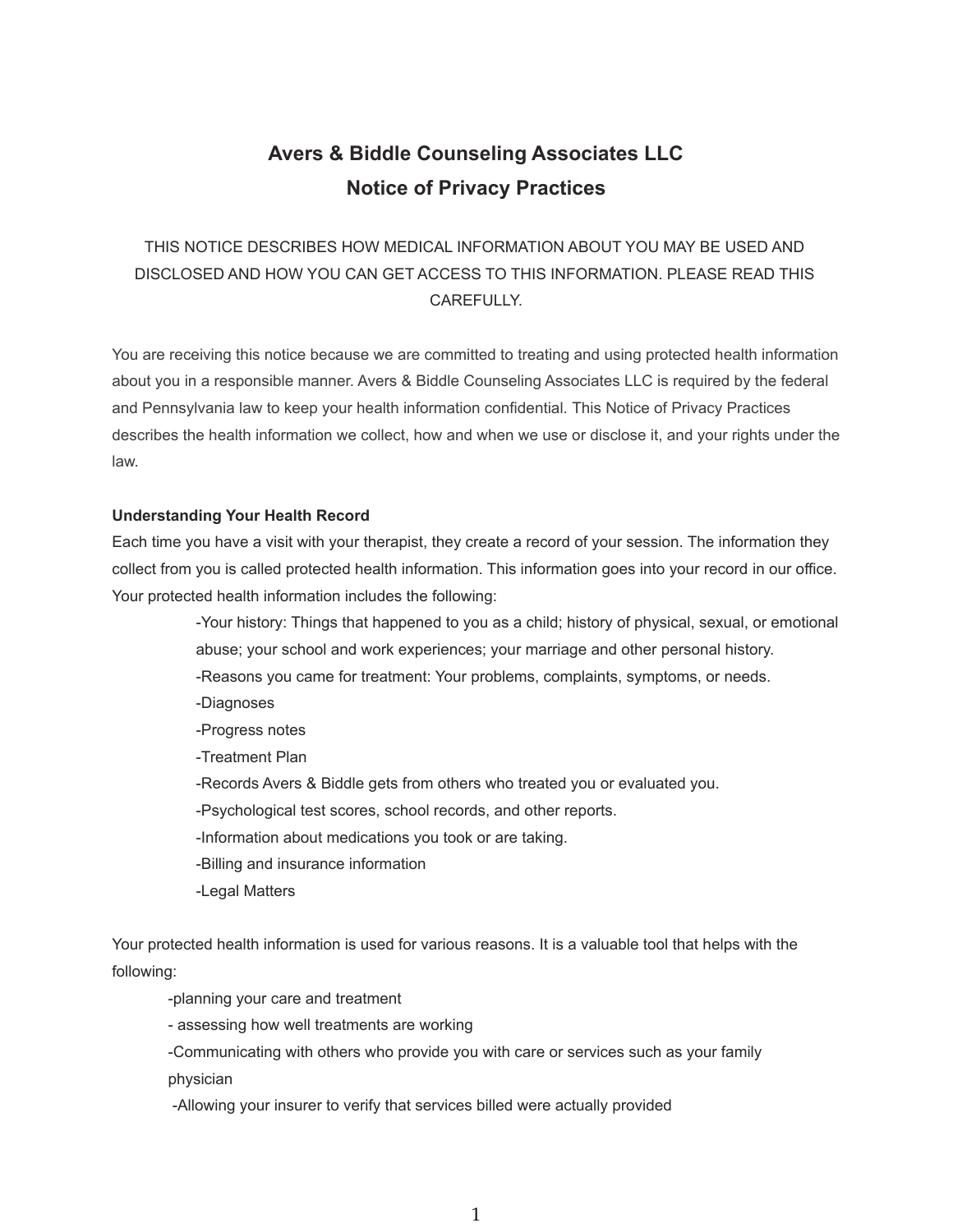- Educating healthcare professionals
- -Assessing your therapist's performance so that they can continue to improve their services

#### **Privacy and the laws about privacy**

Although your health care records in this office are the physical property of Avers & Biddle Counseling Associates LLC, the information belongs to you. We want to assist you in making informed decisions about who has access to your health information. Avers & Biddle Counseling Associates LLC is required to tell you about privacy because of a federal law, the Health Insurance Portability and Accountability Act of 1996 (HIPAA). HIPAA requires us to keep your medical information private and to give you this notice about our legal duties and our privacy practices.

# **Uses and Disclosures About Your Health Information**

After you have read this notice, Avers & Biddle Counseling Associates LLC will ask you to sign a consent form to let us use and share your information in the following ways described below. If Avers & Biddle Counseling Associates LLC wants to use or send, share, or release your information for other purposes, your therapist will discuss this with you and ask you to sign a release of information form to allow this.

# 1. Uses and disclosures with your consent

*For treatment.* We use your medical information to provide you with psychological treatments or services. These might include individual, family, or group therapy; psychological or vocational testing; treatment planning; or measuring the benefits of our services. Avers & Biddle Counseling Associates LLC may share your protected health information with others who provide treatment to you. If you are being treated by a team, your therapist can share some of your PHI with the team members, so that the services you receive will work best together. Your therapist may refer you to other professionals or consultants for services they cannot provide. When we do this, we need to tell them things about you and your conditions. Your therapist will get back their findings and opinions, and those will go into your records here. If you receive treatment in the future from other professionals, Avers & Biddle Counseling Associates LLC can also share your protected health information with them. These are some examples so that you can see how we use and disclose your PHI for treatment.

*For payment.* Avers & Biddle Counseling Associates LLC may use your information to bill you, your insurance, or others, so we can be paid for the treatments we provide to you. We use Independent Office Services as our billing agent and they are made aware of your diagnosis in order to bill your insurance company for payment.

*Appointment reminders.* We may use and disclose your protected health information to reschedule or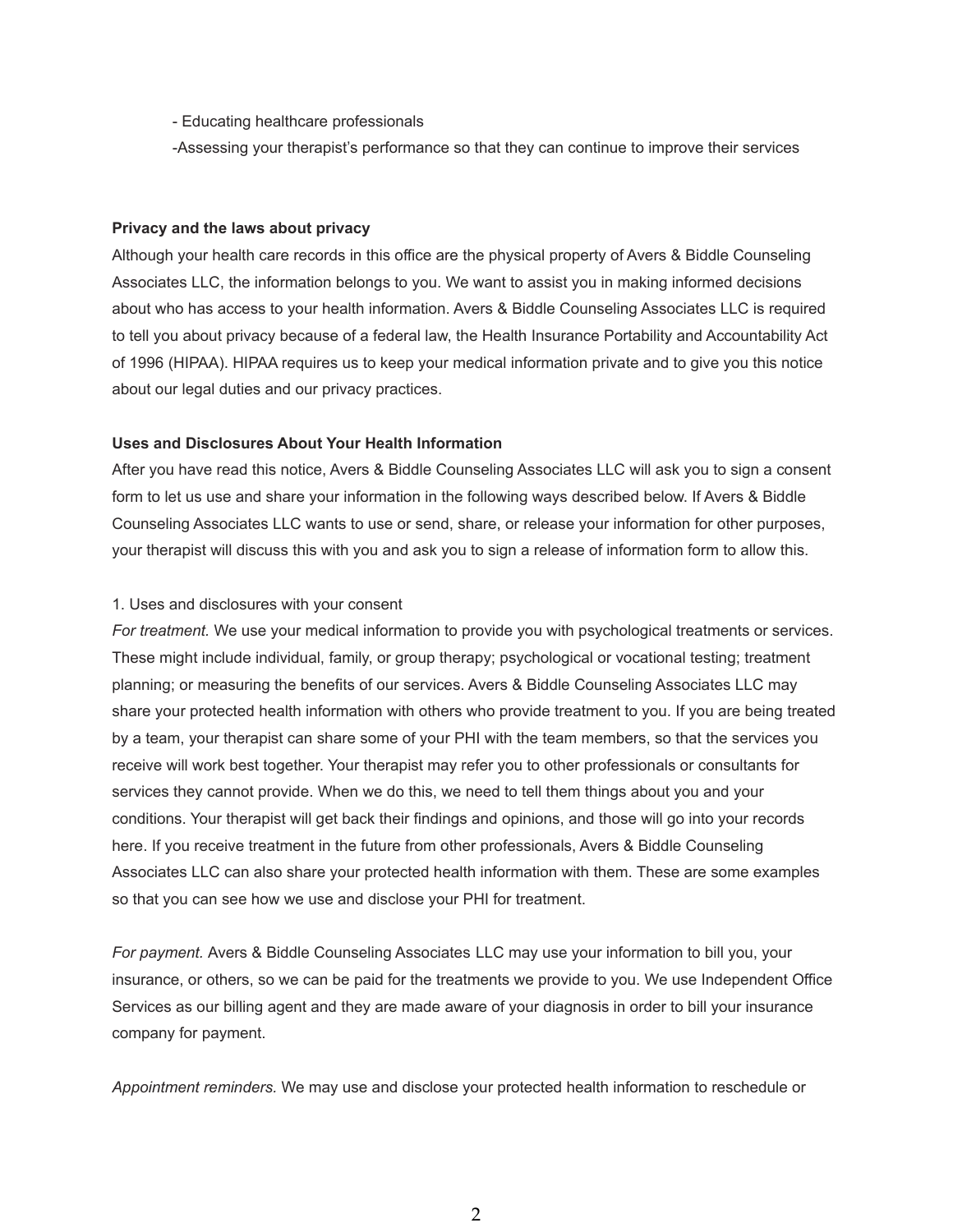remind you of appointments for treatment or other care. If you want your therapist to call or write to you only at your home or your work, or you prefer some other way to be reached, we can arrange this.

*Treatment alternatives.* We may use and disclose your protected health information to tell you about or recommend possible treatments or alternatives that may be of help to you.

*Other benefits and services.* We may use and disclose your protected health Information to tell you about health-related benefits or services that may be of interest to you.

*Business associates.* Avers & Biddle Counseling Associates LLC hires other businesses to do certain tasks for us. In the law, they are called our "business associates." Examples include a copy service to make copies of your health records, and a billing service to calculate and mail our bills. These business associates need to receive some of your protected health Information to do their jobs properly. To protect your privacy, they have agreed in their contract with us to safeguard your information.

Except in some special circumstances, when we use your protected health information or disclose it to others, we share only the minimum amount of information necessary. The law gives you rights to know about your protected health information, to know how it is used, and to have input into how it is shared. Avers & Biddle Counseling Associates LLC will use and disclose your protected health information for routine purposes to provide for your care, as explained above. For other uses, we must tell you about them and ask you to sign a written authorization form.

#### 2. Uses and disclosures that require your authorization

If we want to use your information for any purpose besides those described above, we need your written permission**.** If you do allow us to use or disclose your protected health information, you can cancel that permission in writing at any time. We would then stop using or disclosing your information for that purpose. Of course, Avers & Biddle Counseling Associates LLC cannot take back any information we have already disclosed or used with your permission. Much of your health information is protected under the Pennsylvania law and considered to be highly confidential. Highly confidential information includes treatment information about drug or alcohol abuse or dependence, mental health treatment information, HIV-related information; and sexual assault counseling records. Avers & Biddle Counseling Associates LLC is not usually permitted to disclose your highly confidential health information unless you authorize us to do this.

#### 3. Uses and disclosures that don't require your consent or authorization

The law lets health professionals use and disclose some of your protected health information without your consent or authorization in some cases. Here are some examples of when we might do this.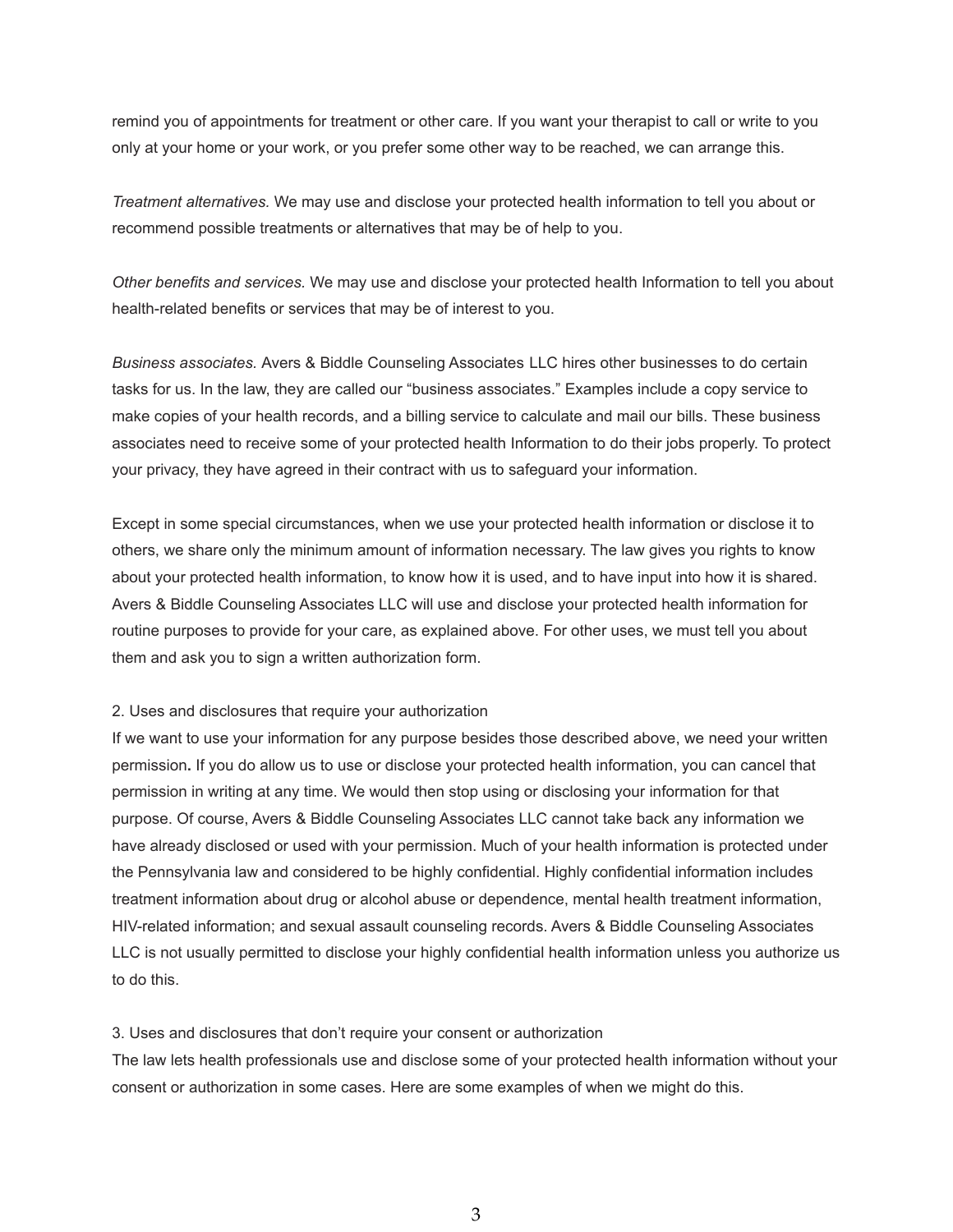# a. When required by law

There are some federal, state, or local laws that require us to disclose PHI:

We are required to report suspected child abuse. If you are involved in a lawsuit or legal proceeding, and we receive a subpoena, discovery request, or other lawful process, we may have to release some of your PHI. We will only do so after trying to tell you about the request, consulting your lawyer, or trying to get a court order to protect the information they requested.

We must disclose some information to the government agencies that monitor us to see that we are obeying the privacy laws.

#### b. For law enforcement purposes

We may release medical information if asked to do so by a law enforcement official to investigate a crime or criminal.

# c. For public health activities

We may disclose some of your PHI to agencies that investigate diseases or injuries.

# d. Relating to decedents

We may disclose PHI to coroners, medical examiners, or funeral directors, and to organizations relating to organ, eye, or tissue donations or transplants.

# e. For specific government functions

We may disclose PHI of military personnel and veterans to government benefit programs relating to eligibility and enrollment. We may disclose your PHI to workers' compensation and disability programs, to correctional facilities if you are an inmate, or to other government agencies for national security reasons.

#### f. To prevent a serious threat to health or safety

If we come to believe that there is a serious threat to your health or safety, or that of another person or the public, we can disclose some of your PHI. We will only do this to persons who can prevent the danger.

# 4. Uses and disclosures where you have an opportunity to object

We can share some information about you with your family or close others. We will only share information with those involved in your care and anyone else you choose, such as close friends or clergy. We will ask you which persons you want me to tell, and what information you want me to tell them, about your condition or treatment. You can tell us what you want, and we will honor your wishes as long as it is not against the law.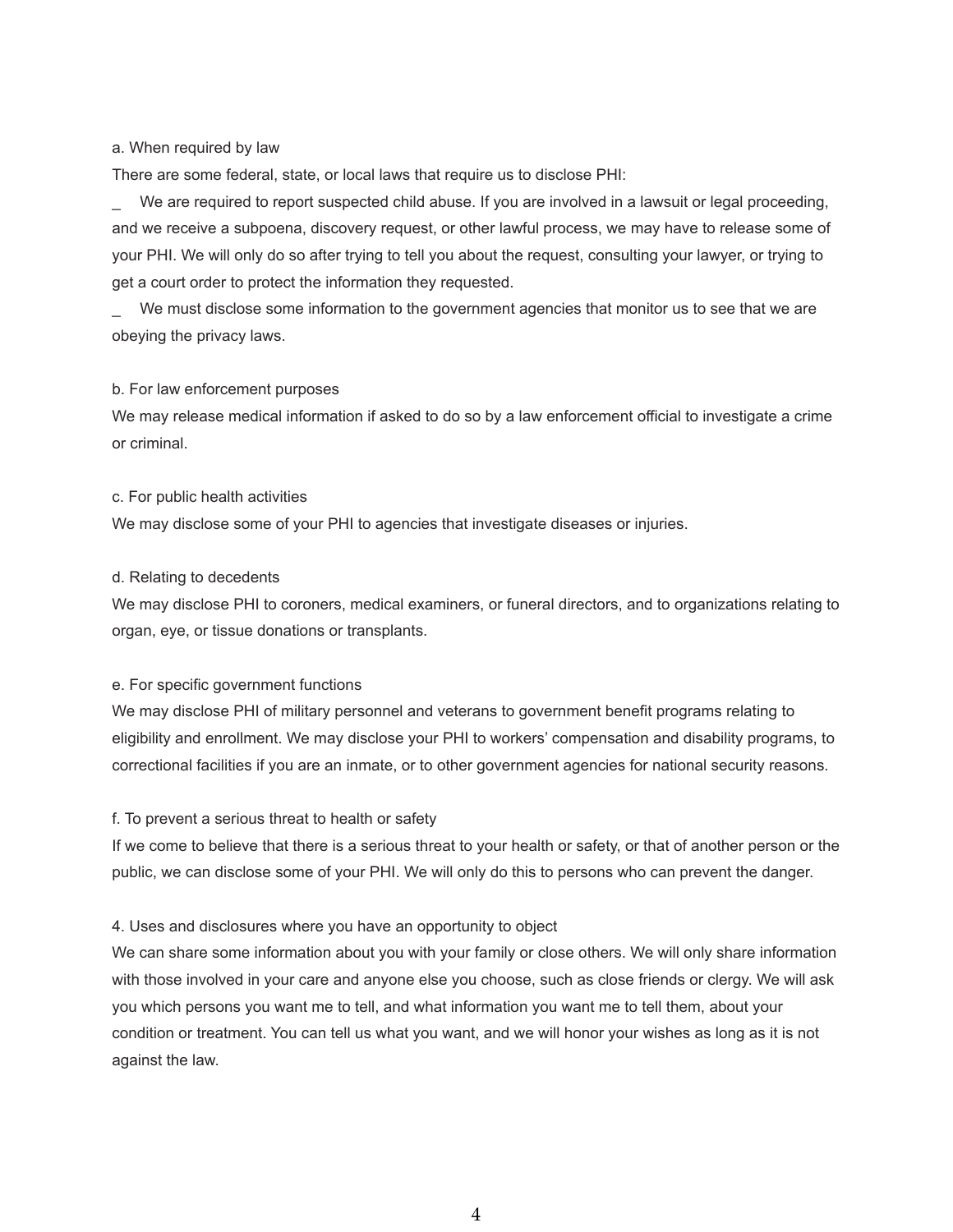If it is an emergency, and therefore cannot ask if you disagree, we can share information if we believe that it is what you would have wanted and if we believe it will help you if we do share it. If we do share information, in an emergency, we will inform you as soon as possible. If you don't approve we will stop, as long as it is not against the law.

5. An accounting of disclosures Avers & Biddle Counseling Associates LLC has made When we disclose your PHI, we may keep some records of whom we sent it to, when we sent it, and what was sent. You can get a list of many of these disclosures.

# **Your rights concerning your health information**

1. You can ask us to communicate with you about your health and related issues in a particular way or at a certain place that is more private for you. For example, you can ask your therapist to call you at home, and not at work, to schedule or cancel an appointment.

2. You have the right to ask us to limit what we tell people involved in your care or with payment for your care, such as family members and friends. Avers & Biddle Counseling Associates LLC do not have to agree to your request, but if we do agree, we will honor it except when it is against the law, or in an emergency, or when the information is necessary to treat you.

3. You have the right to look at or get copies of your health information, with limited exceptions. You must submit a request in writing and there is a fee for the cost of making copies. In some rare cases, we may deny your request to look at or get a copy of your health information. If we do, we will explain these reasons to you.

4. If you believe that the information in your records is incorrect or missing something important, you can ask us to make additions to your records to correct the situation. You must make this request in writing and explain the reasons you want to make the changes.

5. You have the right to a copy of this notice. If Avers & Biddle Counseling Associates LLC changes this notice, we will post the new one in the waiting area as well as give you a copy.

6. You have the right to file a complaint if you believe your privacy rights have been violated. You can file a complaint with the Secretary of the U.S. Department of Health and Human Services. All complaints must be in writing. Filing a complaint will not change the health care we provide to you in any way. You may have other rights that are granted to you by the laws of our state, and these may be the same as or different from the rights described above.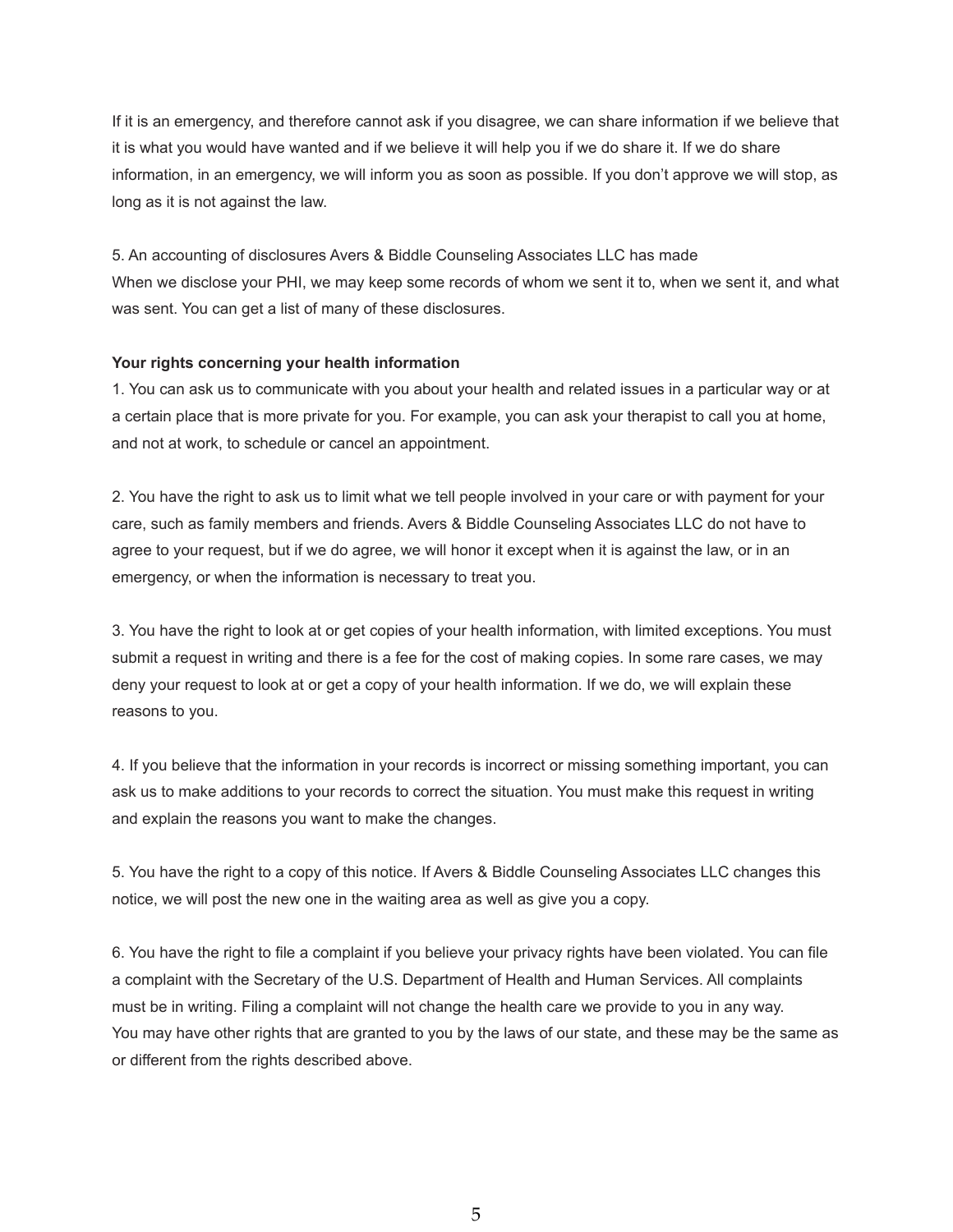# **If you have questions or problems**

We will obey the rules described in this notice. You can obtain a copy from your therapist at any time. It is also posted on our website at [www.aversandbiddlecounseling.com.](http://www.aversandbiddlecounseling.com) If you need more information or have questions about the privacy practices described above, please speak to your therapist. As stated above, you have the right to file a complaint with us and with the Secretary of the U.S. Department of Health and Human Services. If you have any questions or problems about this notice or our health information privacy policies, please contact us at (717) 208-6686 or by email at [hannah.avers@gmail.com](mailto:hannah.avers@gmail.com). The effective date of this notice is January 1, 2017.

By signing this form, you are agreeing to let us use your PHI and to send it to others for the purposes described above. Your signature acknowledges that you have read or heard our notice of privacy practices, which explains in more detail what your rights are and how we can use and share your information. We cannot treat you if you are unwilling to sign this form agreeing to our privacy practices. If changes are made to our privacy practices or how we use and share your information, we will post the new policy on our website at www.aversandbiddlecounseling.com as well as provide you a new copy. If you are concerned about your PHI and do not want certain information shared, please notify us in writing about what you do not want disclosed. We are not required to accept these limitations but if we do agree, promise to do as you asked. After you have signed this consent, you have the right to revoke it by giving us this request in writing. We will then stop using or sharing your PHI, but we cannot change information that we may already have used or shared.

| Signature of client or his or her personal representative | Date                       |
|-----------------------------------------------------------|----------------------------|
| Printed name of client or personal representative         | Relationship to the client |

Description of personal representative's authority

\_\_\_\_\_\_\_\_\_\_\_\_\_\_\_\_\_\_\_\_\_\_\_\_\_\_\_\_\_\_\_\_\_\_\_\_\_\_\_\_\_\_\_\_

\_\_\_\_\_\_\_\_\_\_\_\_\_\_\_\_\_\_\_\_\_\_\_\_\_\_\_\_\_\_\_\_\_\_\_\_\_\_\_\_\_\_\_\_

Signature of Witness

❑ Accepted Copy